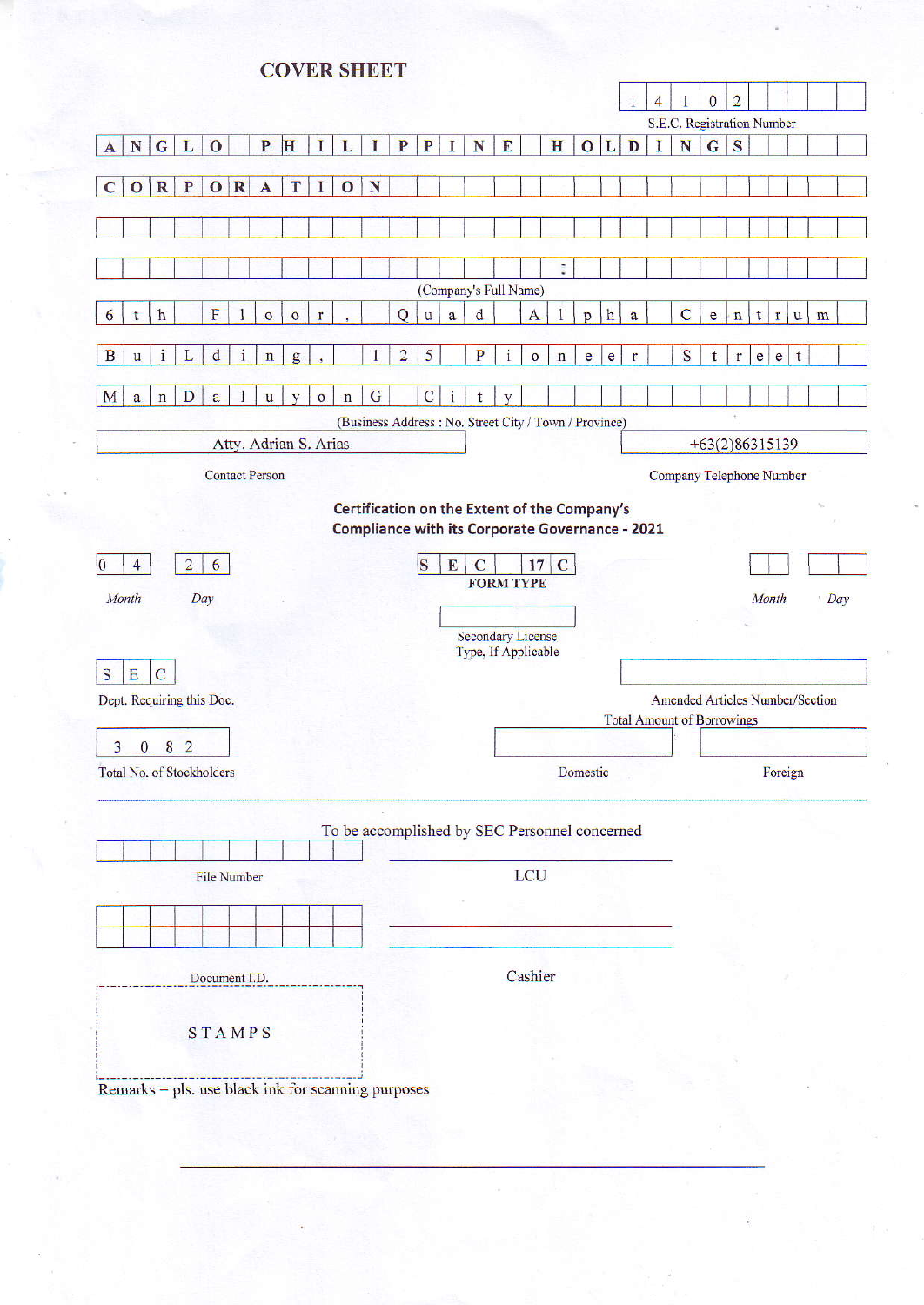SECURITIES AND EXCHANGE COMMISSION sEc FoRM 17-C CURRENT REPORT UNDER SECTION 17 OF THE SECURITIES REGULATION CODE AND SRC RULE 17.2(c) THEREUNDER

- 1. september 20, 2021 Date of Report (Date of earliest event reported)
- 2. SEC ldentification Number: 14102
- 3. BlRTax ldentification No. 000-175-630
- 4. ANGLO PHILIPPINE HOLDINGS CORPORATION Exact name of issuer as specified in its charter
- 5.Phi|ppines...'....'..,.'....'.'.''.,..'.'.''.'.'..'.'..,.'..'.'....'.,,.,.6'

Province, country or other jurisdiction of Industry Classification Code: incorporation

- 7. Quad Alpha Centrum, 125 Pioneer Street, Mandaluyong City 1550<br>Address of principal office Address of principal office
	-
- 8. (632)8631-5139;8635-6130 Issuer's telephone number, including area code
- 9. NA

Former name or former address, if changed since last report

10. Securities registered pursuant to Sections 8 and 12 of the SRC or Sections 4 and 8 of the RSA

| Title of Each Class              | <b>Number of Shares Outstanding</b><br>(@P1.00 Par Value)<br>and Amount of Debt Outstanding |
|----------------------------------|---------------------------------------------------------------------------------------------|
| <b>Common Stock</b>              | 3,003,302,538 (excluding 13,000,000<br>shares in Treasury Stocks)                           |
| Loans Payable and Long Term Debt | P0.00 Million                                                                               |

11. Indicate the item numbers reported herein: (9):

#### ITEM 9. OTHER EVENTS

Please find the attached, the Certification by the company's compliance Officer on the Company's compliance with SEC Memorendum circular No. 20 dated 29 November 2013.

This formal written advise is submitted in compliance with the rules and regulations of the Exchange.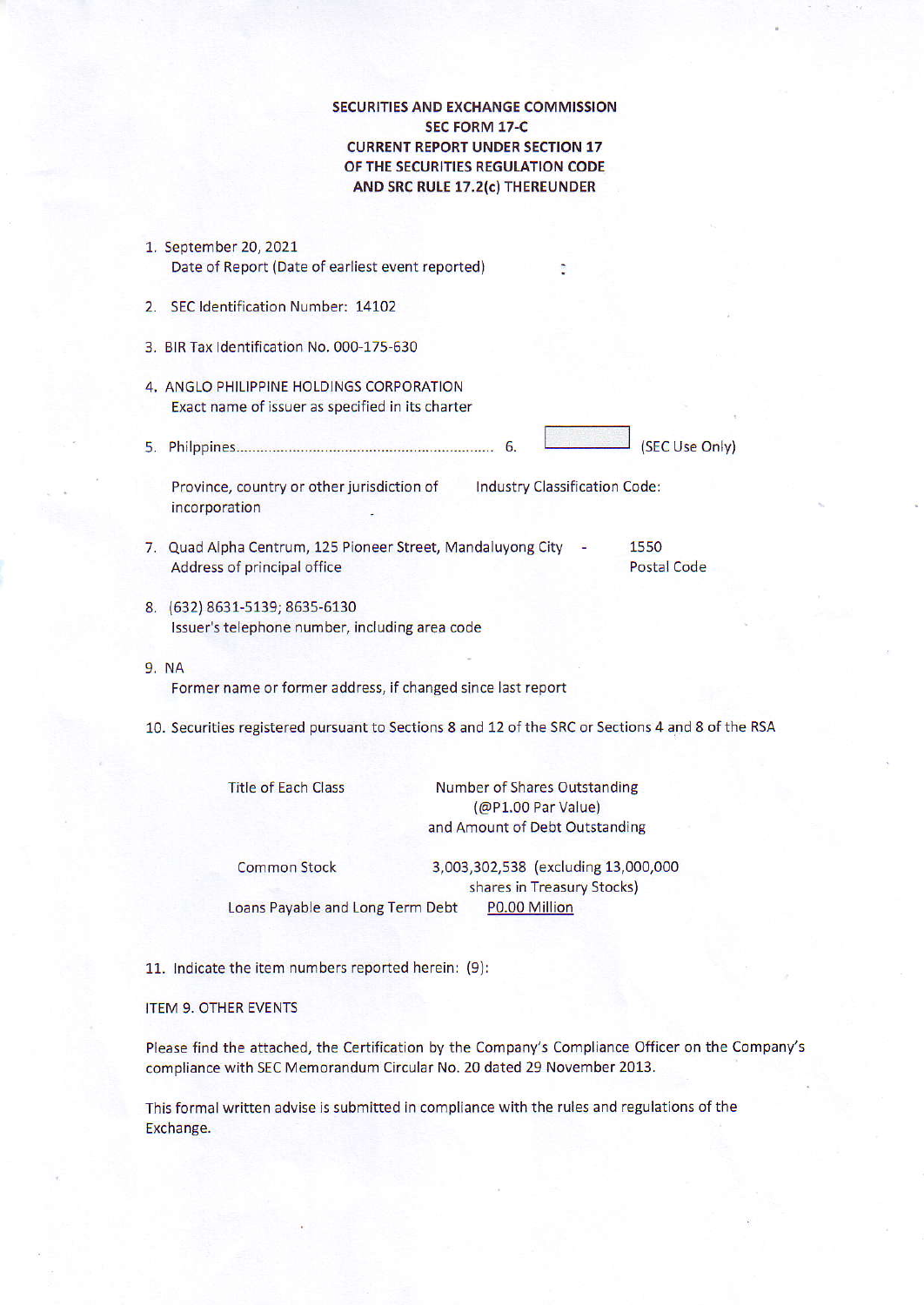## **SIGNATURES**

Pursuant to the requirements of the Securities Regulation Code, the SEC Code of Corporate Governance and the Registrant's Manual on Corporate Governance, the registrant has duly caused this report to be signed on its behalf by the undersigned hereunto duly authorized.

ħ IRIS MARIEU. CARPIO-DUQUE

Corporate Secretary / Compliance /<br>Corporate Governance / Anti-Money Laundering Officer / Legal Counsel